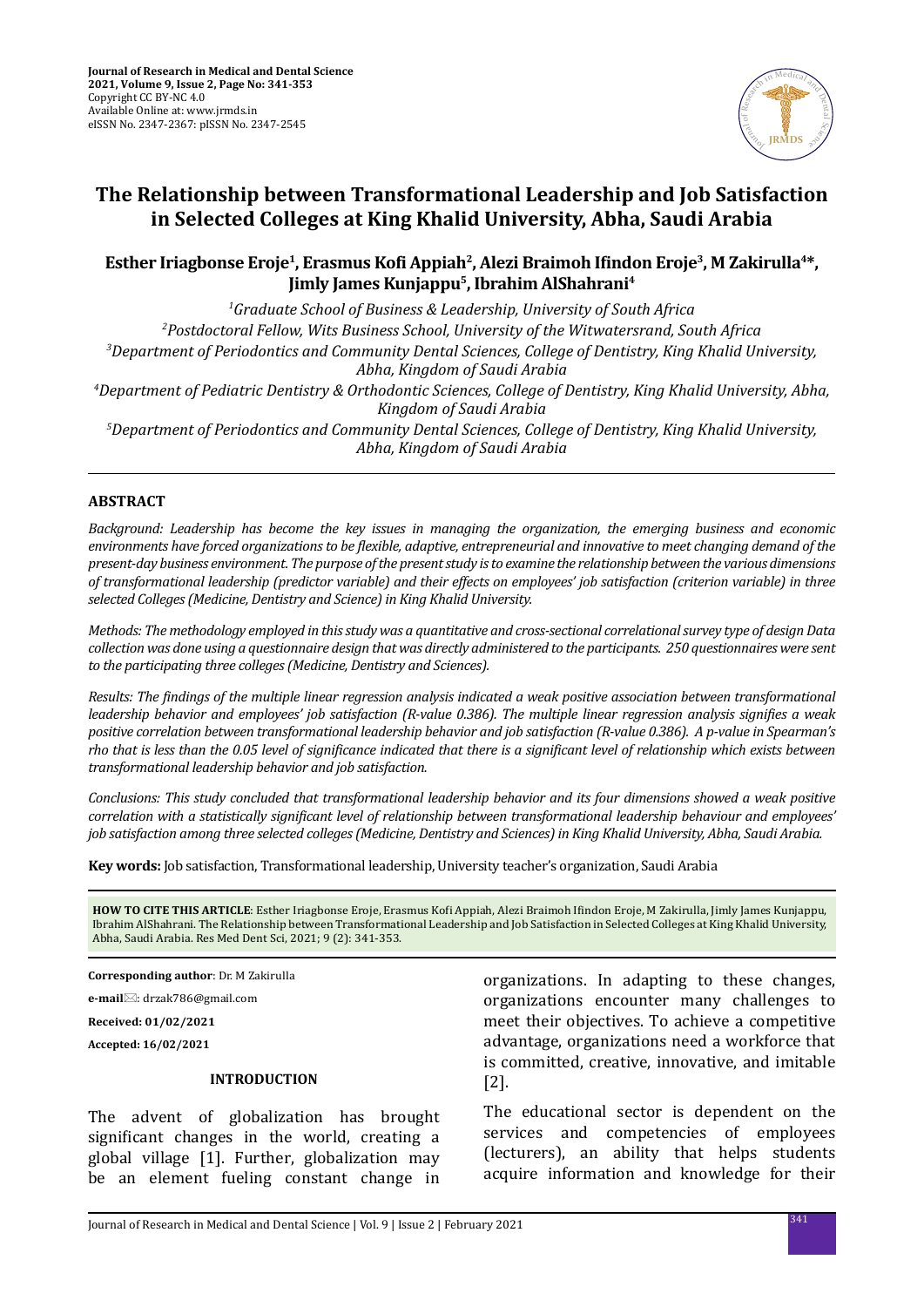development [3-5]. In the management of organizations, the first contact leader in each department in the educational sector is the coordinator and manager of the employees, and directly influences the quality of work in the department [6-8]. The manager acts as a guide, a motivator, a coach, a mentor, an enabler, a spokesperson, a deep listener, a syllabus and system designer, etc., to the department staff [3, 9-11].

Leaders need to be able to persuade employees, and employees need to be able to follow the direction toward which they are being influenced, albeit through their own choices. A transformational leader manages staff through the fundamental principles of idealizing influence and providing inspirational motivation, individualized consideration, and intellectual stimulation [12]. Transformational leaders intellectually motivate followers, thus encouraging rationality and problem-solving skills, offering individualized consideration to the employees, and attending to employees' individual needs for growth and development as well. Transformational leadership is often defined and described as a process of motivating change and endowing employees to improve themselves and their organization, and it encourages employees to be accountable and accept responsibility [13].

Locke et al. [14] defined job satisfaction as "a pleasurable or positive emotional state resulting from the appraisal of one's job and job experience" [15]. Scholars have also studied job satisfaction extensively in recent decades [16,17]. It is seen as the most important factor in influencing employees to be committed, motivated, and loyal toward their job and to participate effectively in achieving the organization's overall goals [18]. The relationship between job satisfaction and dissatisfaction depends on what one expects and gets—from one's job. For teachers, job satisfaction means meeting their needs and improving their performance. Therefore, the importance of job satisfaction for productive activities in a university, not to mention the growth of the educational sector in the world, cannot be underestimated [43]. There are several factors that influence whether employees will be satisfied with their job. Some of these factors are (a) Effective management leadership, (b) Adequate compensation for the job performed. (c) Employee empowerment, and (d) A working environment that fosters teamwork [19,20].

Leadership is crucial because a good leader builds effective relationships with stakeholders, thereby facilitating required organizational changes with minimal confrontation [21]. Good leaders can stimulate and encourage followers in a way that results in a high degree of satisfaction, organizational citizenship, and commitment [22]. The job satisfaction level is the degree to which individuals feel either positive or negative about their work [23]. In an educational context, three general factors affect job satisfaction: (a) Psychological factors, such as the teacher's personality, behavior, and attitude; (b) behavior, and attitude; (b) Environmental factors, including the work itself; and (c) Demographic factors, such as gender or age [24].

The present study aims to examine the<br>relationship between transformational transformational leadership and employees' job satisfaction in a tertiary institution. Similar studies have been carried out in an organizational context, including higher institutions in Western and non-Western countries [3,5,25,26], but little is known about Saudi Arabia's higher educational sector regarding the relationship between transformational leadership and job satisfaction. The present study will rely on data collected from selected colleges in a Saudi Arabia-based institution, King Khalid University (KKU) in Abha, Saudi Arabia.

## **Research problem statement**

Leadership has become the key issues in managing organization, the emerging business and economic environments have forced organizations to be flexible, adaptive, entrepreneurial and innovative to meet changing demand of the present-day business<br>environment [27-29]. However. despite environment substantial management literature in a western context there is a definite gap in the literature on the Saudi Arabia, especially on the possible<br>relationships between transformational transformational leadership style and employees' job satisfaction [27].

Today, tertiary education plays a major role in nation-building [5]. Hence, there is a need to ensure the effective behavior of leaders as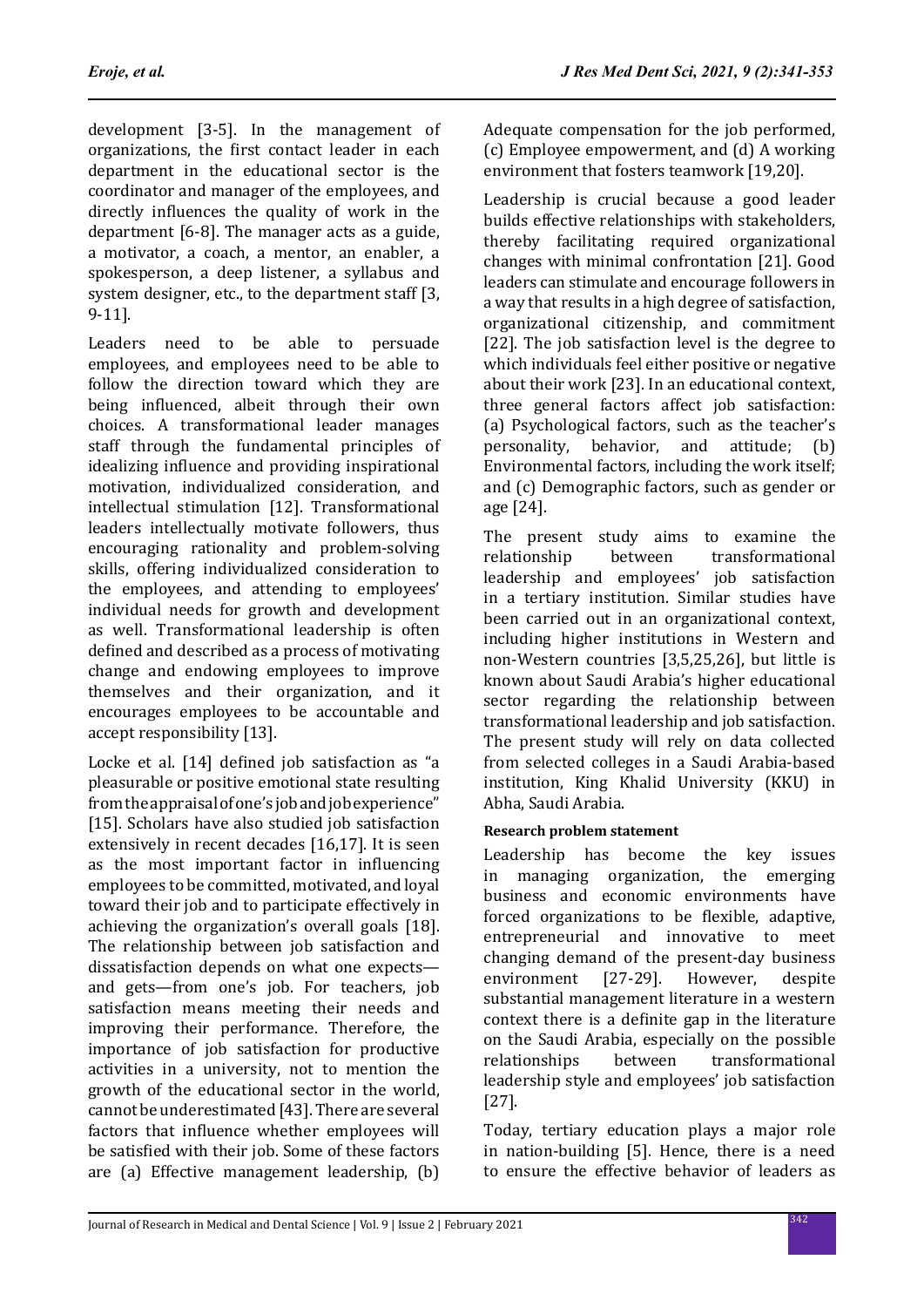well as employees' job satisfaction. Despite the availability of significant studies relating to these constructs in Saudi Arabia, there is a dearth of knowledge concerning the relationship between transformational leadership and employees' job satisfaction in tertiary institutions [27] in the southern part of Saudi Arabia, particularly Abha, where this study was carried out. It is therefore expedient to conduct a quantitative cross-sectional study using a homogeneous, purposive non-probability sampling method in the selected tertiary institution in Saudi Arabia to establish the statistical association. The findings of this study might be of great benefit for organizational stakeholders as they can provide a suitable managerial strategy for the institution to ensure effective leadership and employees' job satisfaction.

## **Research questions**

 $\checkmark$  What dimensions of transformational leadership influence employees' job satisfaction the most in selected colleges at King Khalid University, Abha, Saudi Arabia?

 $\checkmark$  What dimensions of transformational leadership influence employees' job satisfaction the least in selected colleges at King Khalid University, Abha, Saudi Arabia?

 $\checkmark$  What is the theoretical relationship between transformational leadership and employees' job satisfaction in selected colleges at King Khalid University, Abha, Saudi Arabia?

## **Research objectives**

 $\checkmark$  To determine the aspect of transformational leadership that influence employees' job satisfaction the most in selected colleges at King Khalid University, Abha, Saudi Arabia.

 $\checkmark$  To determine the aspect of transformational leadership that influence employees' job satisfaction the least in selected colleges at King Khalid University, Abha, Saudi Arabia.

 $\checkmark$  To determine the theoretical relationship between transformational leadership and employees' job satisfaction in selected colleges at King Khalid University, Abha, Saudi Arabia.

## **Research methodology and design**

## **Population and sample size**

"Population" means the total group of people or objects that constitute the scope or that meet the criteria of the study. The population of this present study was 250, the total number of teaching staff of the selected colleges in King Khalid University. Due to cost and time constraints, only the teaching staff of the colleges of Dentistry, Medicine, and Science were used in the survey. The questionnaire was administered to both leaders and subordinates. The sample size for this study was based on the total population size of the three selected colleges, that is, 150 out of the 250 teaching staff in those colleges. The best approach for this type of study is homogenous, purposive non-probability sampling because the targeted institution comprises leaders and employees with similar characteristics.

## **Method of collecting data**

The instrument used to collect data involved a combined measuring instrument made up of two well-recognized instruments: the multileadership questionnaire (MLQ) and the job satisfaction survey questionnaire (JSS). The instruments were adapted and modified to suit the context of the present study. The MLQ is suitable for this study due to its rigorous development and simple interpretation. The JSS [30] was chosen because it measures job satisfaction, and a literature review showed that it impacts the level of job satisfaction. Congruency exists between the instrument and the theoretical literature.

This method is convenient in that it provides a suitable and cost-effective way of deriving information on a large group of people. These questionnaires enable the measurement of a wide range of behavior and perceptions from the population size for future use in improving the organizational leadership and job satisfaction.

## **Measuring instrument**

A theoretical and conceptual framework formed the basis of the study questionnaire. The scale of the measurement employed was based on suitable, well-recognized measurement scales with appropriate Cronbach's alpha consistency scores so that hypothesis-testing validity and reliability were ensured in the development of the questionnaire. Assessments for each of the measurement items were based on a Likert scale rating to allow the participants the opportunity to choose a specific value for a given option.

The survey instrument consists of three scales of measurement. Section 1 was comprised of demographic variables such as age, place of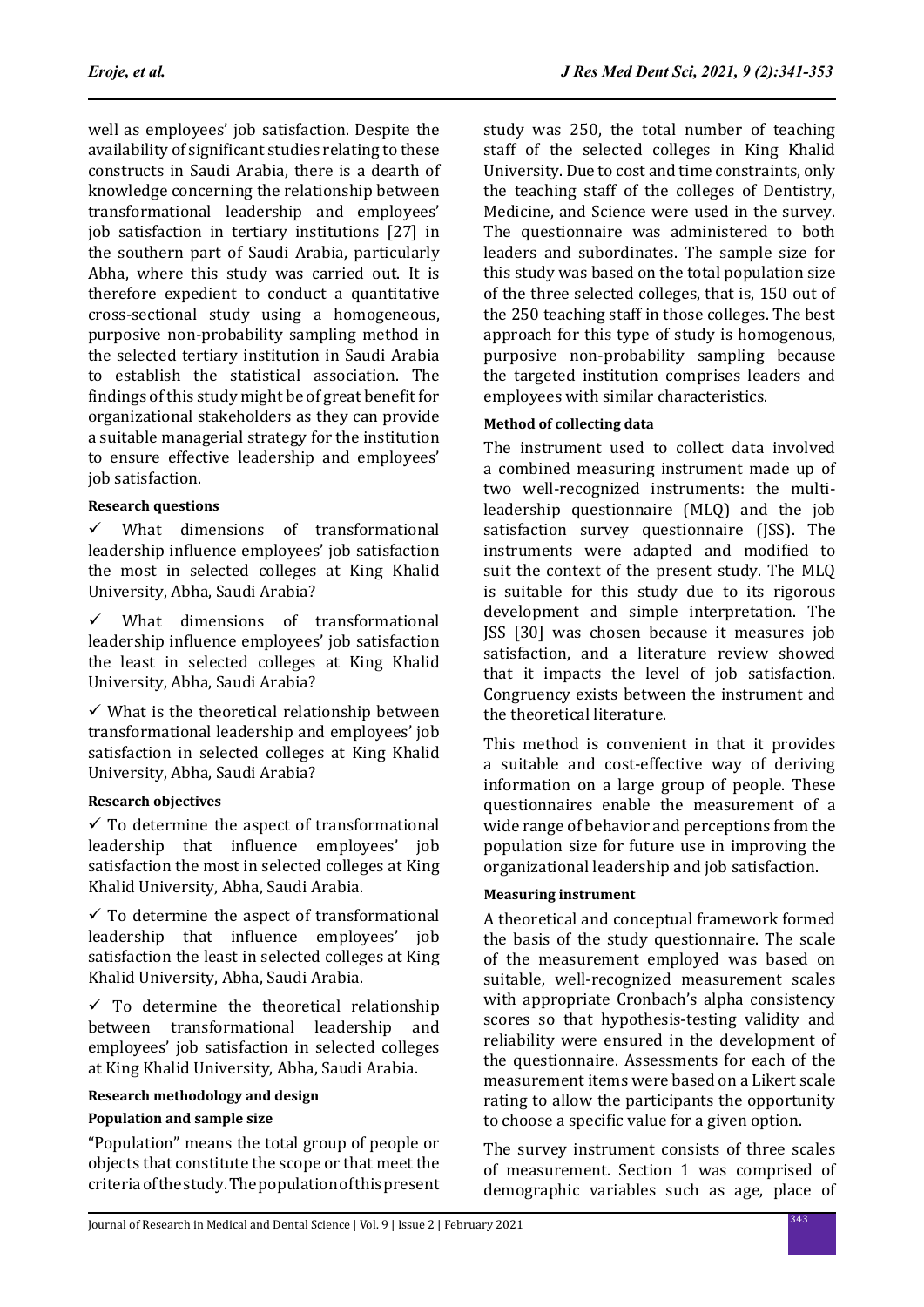employment, years of experience, and role in the institution. Section 2 consisted of 26 questions related to the multifactor leadership questionnaire (MLQ-5X) developed by Avolio et al. [31]. The MLQ-5X form was utilized to evaluate employees' views of their leadership behaviors, and the rater form can be used to measure subordinates' views of a leader's behaviors. The third section comprised 36 items measuring job satisfaction, developed by Spector et al. [30], it was utilized to evaluate employees' job satisfaction. Respondents were asked to complete all items using six-point Likert scale ranging from strongly disagree (1), To strongly agree (6). The questionnaires were distributed to all teaching staff of the selected colleges of King Khalid University. The questionnaire took about 15 minutes to complete. The study was conducted in English, as the environment is an educational institution where people speak English. Many types of studies and peer-reviewed articles have used both the instruments described in Sections 2 and 3.

## **Reliability and validity**

The goal of any scientific study should be to present accurate findings with a minimum of errors, whether it is quantitative or qualitative. This study was based on the positivist paradigm shift, so reliability was measured objectively and represented as a singular, autonomous truth. "Validity" is the extent to which a measurement instrument precisely measures the variable under study. To this end, reliability and validity guarantee that the research process is error-or bias-free and therefore enhances data integrity. Reliability concerns were addressed with the use of well-known measurement scales. For internal consistency of measurement, Cronbach's alpha coefficient was used. Validity can be internal or external validity [28]. Internal validity measures the research procedure and how precise outcomes show the causative relationships between constructs. External validity connotes the degree to which research outcomes can apply to a different setting. Possible challenges to validity were addressed by conducting a pre-test and a pilot study before the data collection. The purpose is to scrutinize and discover any limitation with the practical and logical characteristics of the survey instrument. Correlation analysis was also used to address construct validity.

Another issue in the accuracy of measurement and removal of participant bias is to reduce common technique variance. Hence, instructions were written in a simple and clear language. This ease understanding of the requisite tasks and enables providing an accurate answer. Additionally, a pilot study was carried out before the main study to ensure that instructions are unambiguous and concisely given to the participants, allowing the survey instrument to be revised if necessary. Another bias likely to occur is the social desirability bias, where participants might give responses that seem more socially admirable [32] his study examined management behaviors as assessed by subordinates and its attendant effect on subordinates' job satisfaction; subordinates were skeptical that information might be leaked to their respective managers. Thus, it was clearly stated in the consent form that confidentiality and anonymity would be kept both during and after data collection to minimize anxiety and the social desirability effect.

## **Pilot study**

A pilot study was carried out on a small sample taken from the target population. The intent of the pilot study was to decide the suitability of the survey instrument for the prospective participants. In this regard, the feedback from respondents on logical coherence and question sequence was of more interest to the researcher. Furthermore, the pilot study also assessed the ease of understanding and the adequacy of the instructions in the research instrument. The survey instrument was distributed among twenty employees to test its practical suitability, and it was found to be suitable. All participants were contacted through a direct visit to the institution. The researcher was introduced to the participants by the institution's contact person. The survey instrument was a hardcopy questionnaire. These questionnaires were manually administered to the participants and scored electronically.

## **Ethical consideration**

Institutional permission was requested and obtained from the institution being studied, and approval for this study was given by the Departmental Ethics Committee, University of South Africa (UNISA), before the commencement of the study. The participants were informed of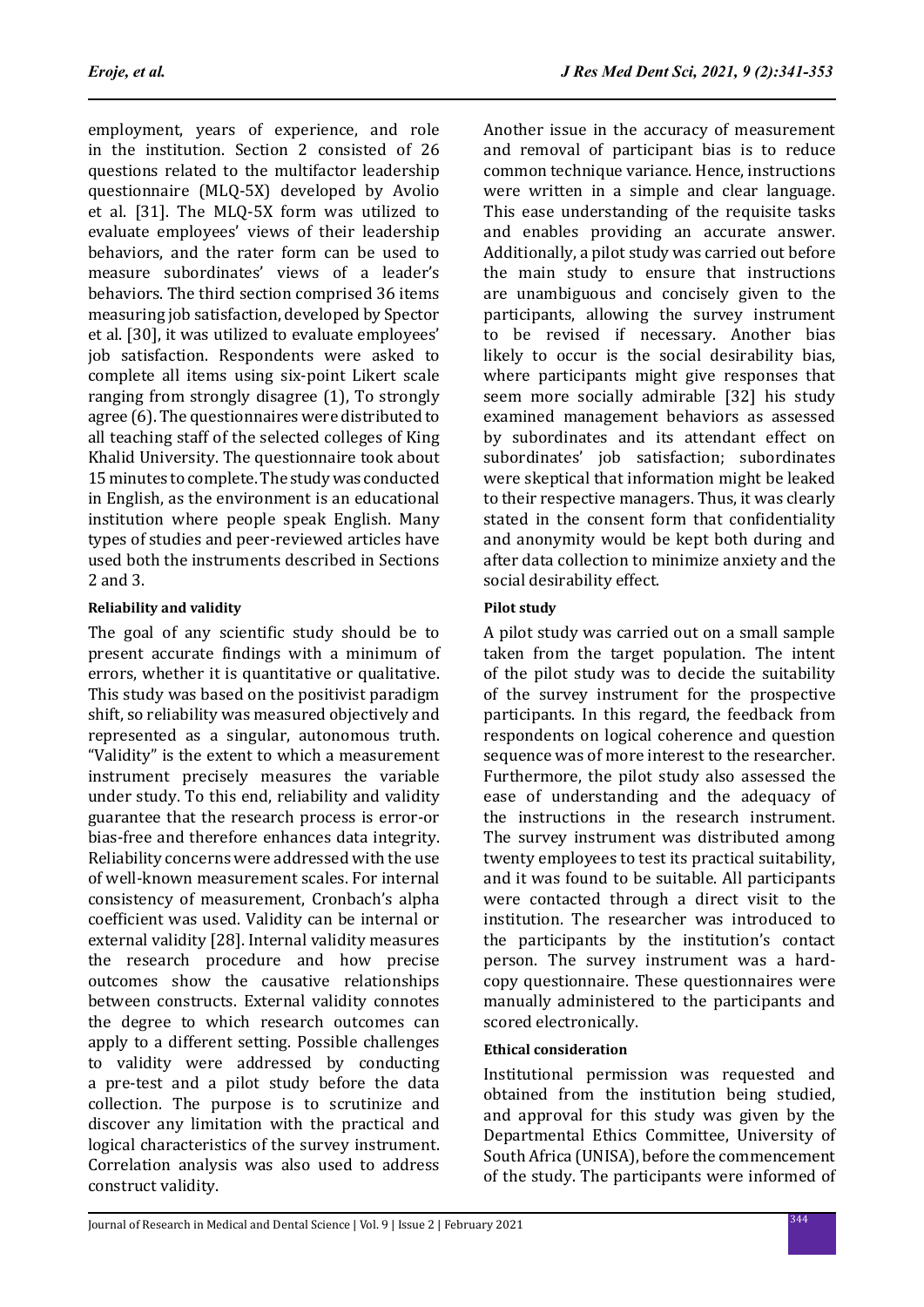the study and its aim and objectives and then given consent letters. Each participant was asked to complete the questionnaire after the nature and content of the instruments were clearly explained to them. Each questionnaire took approximately 15 minutes to complete. By providing clear instructions to participants and assuring anonymity, the probability of obtaining biased responses is reduced.

#### **Data analysis techniques**

The relationship between the constructs was assessed by Spearman rank correlations, based on the data collected from the questionnaires' inferential statistics, which were used to assess the causality between the independent, intermediary, and dependent variables. This allows one to arrive at conclusions and make a prediction about the general population. The software Statistical Package for the Social Sciences (IBM SPSS 20.0) was used to analyze the data collected. The researcher made use of a paid statistician to help analyze the data. To determine the features of the dataset and test the normality of distribution, descriptive statistics were employed. The relationship between the predictor variable and the criterion variable was assessed with correlation. A multiple regression analysis was utilized to test the hypotheses and analyze the predictive variables to assess the effect that the predictor variables had on the criterion variable. Some factors that may affect job satisfaction apart from transformational leadership dimensions in respect to this study were salaries, promotion, and co-workers [30]. These factors were treated as intermediary predictive variables in this study and measured by the JSS.

#### **RESULTS**

#### **Description of the population and sample**

The sample was made up of 146 teaching staff members of selected colleges of King Khalid University. Three colleges were randomly selected from among all the colleges of King Khalid University to participate in the research study, and the recruited respondents were selected based on the inclusion criteria from the sampling frame (Table 1). Inclusion criteria were that employees must be on the teaching staff of the selected colleges. The minimum sample size for the study was 116, based on G\*Power 3.1 calculations for an a priori analysis with an exact test family using bivariate correlation (Pearson product–moment correlation coefficient), two tails, medium effect, size 0.3, alpha .05, and power .90.

Data collection was done using 250 questionnaires sent to the participating colleges and directly administered to the recruited participants. From the 250 administered, 146 individuals responded (sample size n=146). The response rate was 58.4%, which is 12% more than the minimum required sample size.

#### **Demographic results**

From the 146 respondents in the study, 119 (81.51%) were male, and 27 (18.49%) were female. Most of the respondents (80, or 54.79%) were between 35 and 44 years old. Most of the respondents (137, or 93.84%) were postgraduate, while nine (6.16%) were graduates. Most of the respondents (56, or 38.36%) had between one and five years of working experience, while one person (0.68%) had at least 20 years of working experience. Table 2 and Figures 1–5 display the demographic profile of study respondents.

### **Descriptive statistics**

IBM SPSS version 20.0 was the statistical tool used to analyze the data. The four transformational leadership dimensions were measured with the MLQ form. The job satisfaction of teaching staff at King Khalid University was assessed using the JSS scale.

Internal consistency and reliability of the data were established with the use of Cronbach's alpha, which signifies a high level of internal consistency for both variables. Table 3 shows the descriptive statistics for the transformational leadership scales and job satisfaction scale. The idealized influence had the highest mean score of  $54.77 \pm SD$  11.7, while individualized consideration had the lowest mean score of  $17.21 \pm SD$  4.33.

|  |  |  |  |  | Table 1: Sample size distribution. |
|--|--|--|--|--|------------------------------------|
|--|--|--|--|--|------------------------------------|

| <b>Operational Unit</b> | <b>Total population</b> | Sample size | % of population | Sample method                                                             | Sample Frame |
|-------------------------|-------------------------|-------------|-----------------|---------------------------------------------------------------------------|--------------|
| Unit A                  | 100                     | 60          | 60%             | Non- probability Homogeneous Purposive Sampling KKU. Manually & hard copy |              |
| Unit B                  | 90                      | 50          | 55.60%          | Non- probability Homogeneous Purposive Sampling KKU. Manually & hard copy |              |
| Unit C                  | 60                      | 40          | 66.70%          | Non- probability Homogeneous Purposive Sampling KKU. Manually & hard copy |              |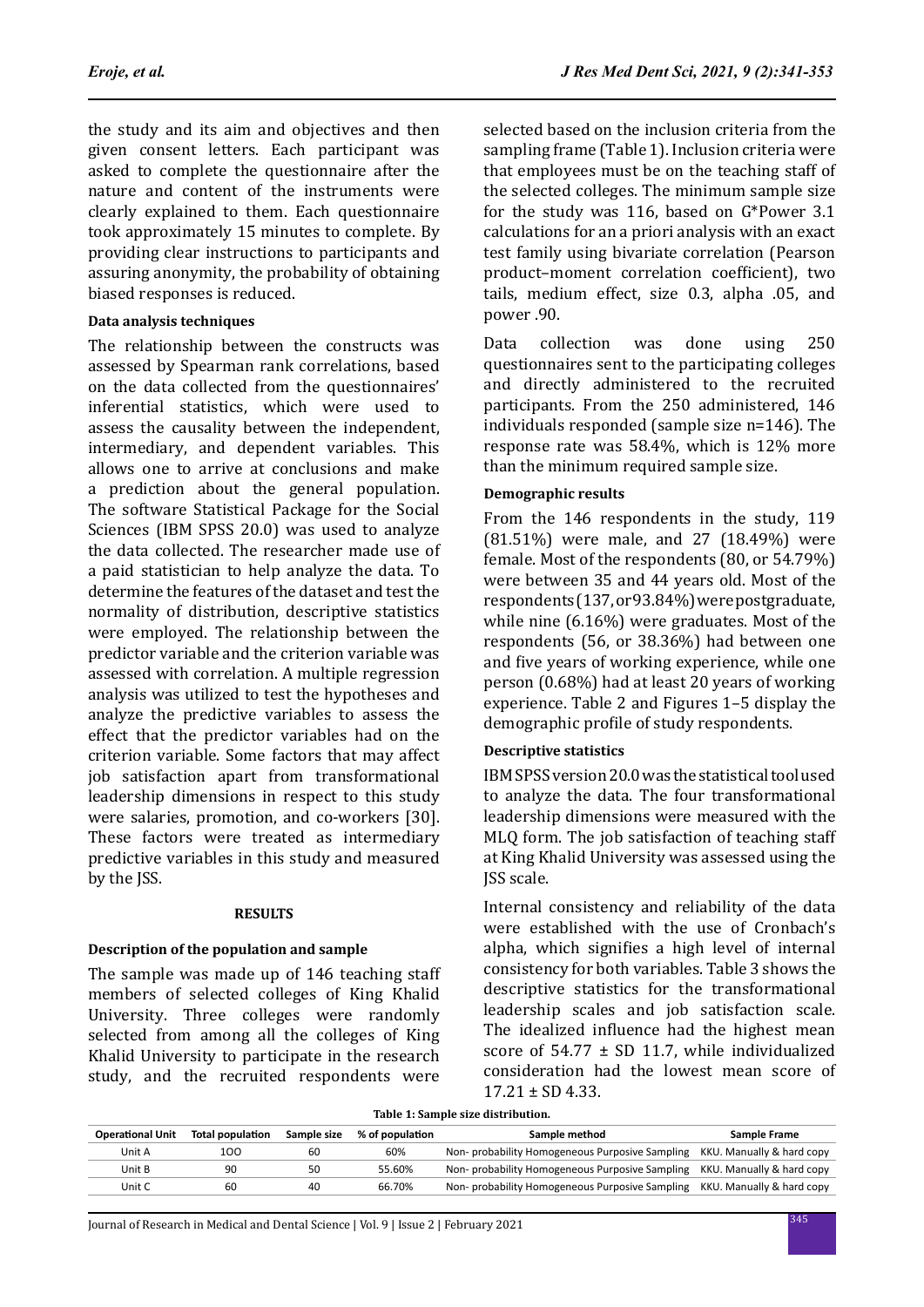

**Figure 1: Distribution of sample according to college.**



**Figure 2: Gender wise distribution.**



**Figure 4: Distribution according to educational level.**

Normality of the distribution was assessed using the Kolmogorov Smirnov test. A test with a significance level of  $p < .05$  indicates that the data are not normally distributed, and in this study, responses on transformational leadership behavior were below 0.05, contravening the assumption of the normality of data. The data for responses about job satisfaction did not contravene the assumption of normality. The results of the Kolmogorov Smirnov test shown in Table 4 indicate that the data for the dimensions of leadership behavior do not follow a normal distribution, while job satisfaction data do.



**Figure 5: Distribution according to working experience.**

#### **Table 2: Demographic profile of study participants.**

| <b>Factors</b>            | No of participants % of participants |       |  |  |  |  |  |  |
|---------------------------|--------------------------------------|-------|--|--|--|--|--|--|
| Types of colleges         |                                      |       |  |  |  |  |  |  |
| Dental                    | 82                                   | 56.16 |  |  |  |  |  |  |
| Medical                   | 44                                   | 30.14 |  |  |  |  |  |  |
| Science                   | 20                                   | 13.7  |  |  |  |  |  |  |
| Gender                    |                                      |       |  |  |  |  |  |  |
| Male                      | 119                                  | 81.51 |  |  |  |  |  |  |
| Female                    | 27                                   | 18.49 |  |  |  |  |  |  |
|                           | Age groups                           |       |  |  |  |  |  |  |
| 25-34                     | 22                                   | 15.07 |  |  |  |  |  |  |
| 35-44                     | 80                                   | 54.79 |  |  |  |  |  |  |
| 45-54                     | 34                                   | 23.29 |  |  |  |  |  |  |
| 55 and above              | 10                                   | 6.85  |  |  |  |  |  |  |
| Highest educational level |                                      |       |  |  |  |  |  |  |
| Graduate                  | 9                                    | 6.16  |  |  |  |  |  |  |
| Post graduate             | 137                                  | 93.84 |  |  |  |  |  |  |
| Role in organization      |                                      |       |  |  |  |  |  |  |
| Academic                  | 145                                  | 99.32 |  |  |  |  |  |  |
| Non-academic              | 1                                    | 0.68  |  |  |  |  |  |  |
|                           | Working experience                   |       |  |  |  |  |  |  |
| One month-11 months       | 11                                   | 7.53  |  |  |  |  |  |  |
| 1year- 5years             | 56                                   | 38.36 |  |  |  |  |  |  |
| 6years-10 years           | 47                                   | 32.19 |  |  |  |  |  |  |
| 11years-15years           | 26                                   | 17.81 |  |  |  |  |  |  |
| 16years-20years           | 5                                    | 3.42  |  |  |  |  |  |  |
| 20 and above              | $\mathbf{1}$                         | 0.68  |  |  |  |  |  |  |
| Total                     | 146                                  | 100   |  |  |  |  |  |  |
|                           |                                      |       |  |  |  |  |  |  |

#### **Analysis and results**

Spearman's rank order correlation (Spearman's rho [ρ]), a non-parametric analysis, was utilized to analyze the association between transformational leadership and job satisfaction as the data for transformational leadership dimensions significantly deviated from a normal distribution. Spearman's rho was appropriate to analyze the data because the two variables met the three assumptions required to obtain a valid outcome. The variables were ordinal, observations were paired, and an initial evaluation based on a visual inspection of a scatterplot showed a monotonic relationship between the variables. A monotonic relationship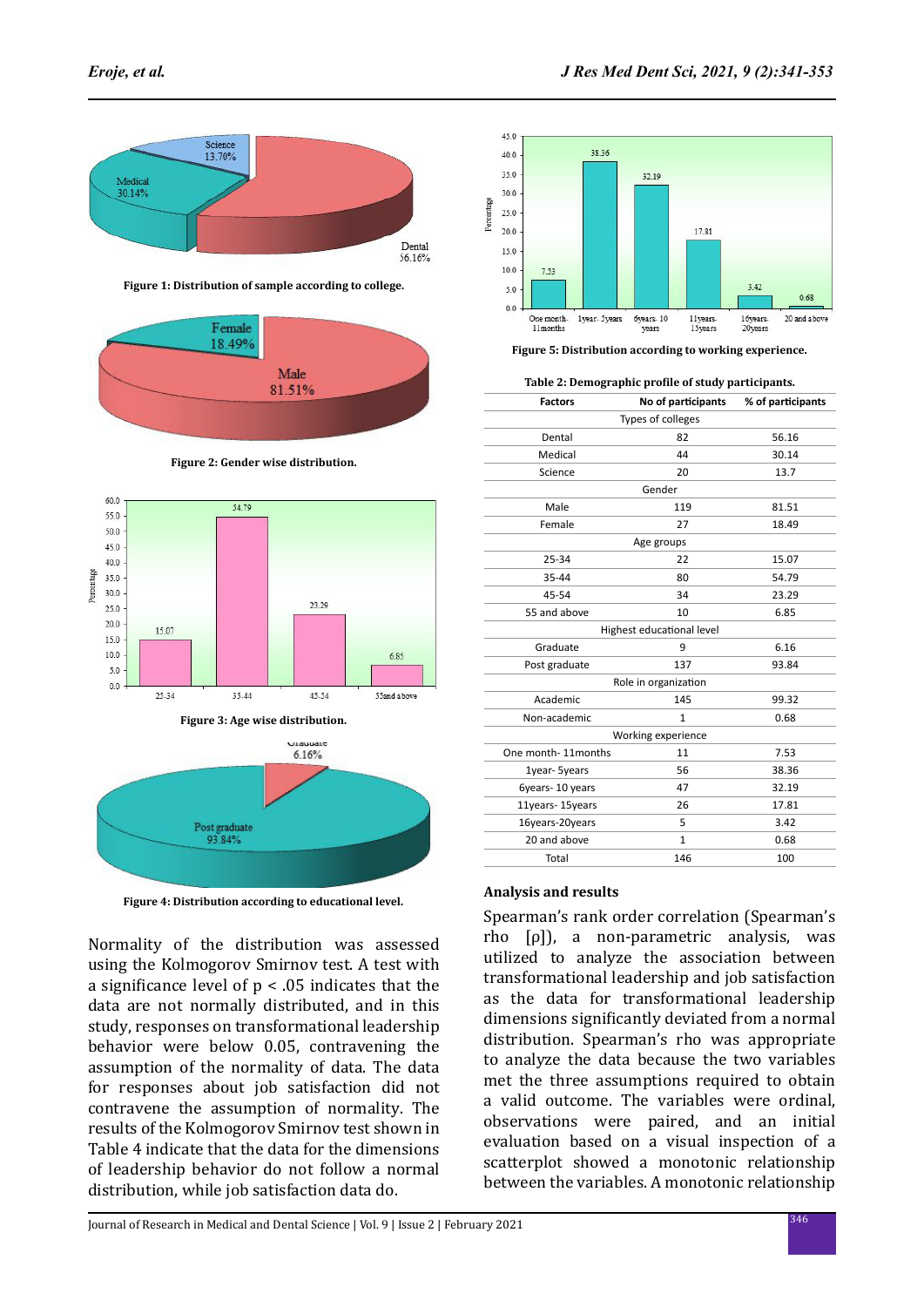| <b>Variables</b>                                                                                                            | N                                                     | Min | Max        | Range                                                                       | Mean               | <b>SD</b>          | <b>SE</b> |  |  |  |
|-----------------------------------------------------------------------------------------------------------------------------|-------------------------------------------------------|-----|------------|-----------------------------------------------------------------------------|--------------------|--------------------|-----------|--|--|--|
| Idealized influence (ID)                                                                                                    | 146                                                   | 14  | 72         | 58                                                                          | 54.77              | 11.77              | 0.97      |  |  |  |
| Inspirational motivation (IM)                                                                                               | 146                                                   | 7   | 30         | 23                                                                          | 22.75              | 4.93               | 0.41      |  |  |  |
| Intellectual stimulation (IS)                                                                                               | 146                                                   | 6   | 30         | 24                                                                          | 22.45              | 5.07               | 0.42      |  |  |  |
| Individualized consideration (IC)                                                                                           | 146                                                   | 4   | 24         | 20                                                                          | 17.21              | 4.33               | 0.36      |  |  |  |
| Job satisfaction                                                                                                            | 146                                                   | 80  | 198        | 118                                                                         | 148.36             | 19.93              | 1.65      |  |  |  |
| Table 4: Normality of all variables by Kolmogorov Smirnov test.                                                             |                                                       |     |            |                                                                             |                    |                    |           |  |  |  |
|                                                                                                                             | <b>Variables</b>                                      |     |            |                                                                             | Z-value            |                    | p-value   |  |  |  |
|                                                                                                                             | Idealized influence (ID)                              |     |            |                                                                             |                    | $0.0020*$<br>1.842 |           |  |  |  |
|                                                                                                                             | Inspirational motivation (IM)                         |     |            |                                                                             |                    | $0.0010*$<br>1.914 |           |  |  |  |
| Intellectual stimulation (IS)                                                                                               |                                                       |     |            |                                                                             | 1.685              | $0.0070*$          |           |  |  |  |
| Individualized consideration (IC)                                                                                           |                                                       |     |            |                                                                             | 1.647              | $0.0090*$          |           |  |  |  |
|                                                                                                                             | Total of all dimensions (transformational leadership) |     |            |                                                                             | 1.897<br>$0.0010*$ |                    |           |  |  |  |
| Job satisfaction<br>0.946                                                                                                   |                                                       |     |            |                                                                             |                    | 0.332              |           |  |  |  |
|                                                                                                                             | $*p<0.05$                                             |     |            |                                                                             |                    |                    |           |  |  |  |
| Table 5: Spearman's rank order correlation coefficient analysis of transformational leader dimensions and job satisfaction. |                                                       |     |            |                                                                             |                    |                    |           |  |  |  |
| <b>Variables</b>                                                                                                            |                                                       |     |            | Spearman's rank order correlation coefficient between job satisfaction with |                    |                    |           |  |  |  |
|                                                                                                                             | N                                                     |     | Spearman R |                                                                             | t-value            |                    | p-level   |  |  |  |
| Idealized influence (ID)                                                                                                    | 146                                                   |     | 0.3452     |                                                                             | 4.4137             |                    | $0.0001*$ |  |  |  |
| Inspirational motivation (IM)                                                                                               | 146                                                   |     | 0.2934     |                                                                             | 3.6833             |                    | $0.0003*$ |  |  |  |
| Intellectual stimulation (IS)                                                                                               | 146                                                   |     | 0.3622     |                                                                             | 4.6627             |                    | $0.0001*$ |  |  |  |
| Individualized consideration (IC)                                                                                           | 146                                                   |     | 0.3334     |                                                                             | 4.2443             |                    | $0.0001*$ |  |  |  |
|                                                                                                                             |                                                       |     |            |                                                                             |                    |                    |           |  |  |  |

**Table 3: Descriptive Statistics of dimensions of transformational leadership and job satisfaction.**

|           | Table 6: Spearman's rank order correlation coefficient analysis of overall transformational leader and job satisfaction. |
|-----------|--------------------------------------------------------------------------------------------------------------------------|
| Variables | Spearman's rank order correlation coefficient between job satisfaction with overall transformational leadership          |

\*p<0.05

| vanavies                     |     | suedimali s faily videl correlation coemclem between lob sausiaction with overall transivilliational leagership |        |         |
|------------------------------|-----|-----------------------------------------------------------------------------------------------------------------|--------|---------|
|                              |     | Spearman R                                                                                                      | -value | o-level |
| Transformational leader (TL) | 146 | J.345°                                                                                                          |        | J.0001  |
|                              |     |                                                                                                                 |        |         |

**Table 7: Multiple linear regression analysis of job satisfaction by transformational leadership behavior.**

| Independent variable                                                                         | <b>Estimates</b> | SE of estimate | t-value | p-value   |  |  |
|----------------------------------------------------------------------------------------------|------------------|----------------|---------|-----------|--|--|
| Intercept                                                                                    | 111.8655         | 7.4231         | 15.0698 | $0.0001*$ |  |  |
| Transformational leadership behaviour                                                        | 0.3115           | 0.062          | 5.0242  | $0.0001*$ |  |  |
| R=0.3861, R <sup>2</sup> =0.1491, F(1,144)=25.242 p<0.00, S, Std . Error of estimate: 18.450 |                  |                |         |           |  |  |
| $*$ p<0.05                                                                                   |                  |                |         |           |  |  |

is a relationship between two variables. When the value of one variable increases, that of the other also increases (positive correlation), or else, as the value of one variable increases, that of the other variable decreases (negative correlation).

The results of Spearman's rho in Table 5 indicate that all the transformational leadership dimensions have a relationship with job satisfaction, with intellectual stimulation having the highest correlation (R= 0.3622) and inspirational motivation having the least correlation (R= 0.2934).

A p-value in Spearman's rho of less than the 0.05 level of significance indicates that there is a significant relationship between transformational leadership behavior and job satisfaction. The value of Spearman's correlation coefficient (ρ) can range from –l to +1, indicating a perfect negative or positive association. The results indicated a weak positive correlation between individual dimensions of transformational leadership and job satisfaction, as shown below (Table 5). Regarding the overall transformational leadership behavior and job satisfaction, the result shows a weak positive correlation with a statistical significance level of relationship that exists between the two variables (Table 6).

The multiple linear regression analysis signifies a weak positive correlation between transformational leadership behavior and job satisfaction (R value 0.386). The results of the multiple linear regression analysis are illustrated in Table 6 (predictors: constant<br>transformational leadership; dependent transformational variable: job satisfaction). R, with a value of 0.386, represents the simple correlation between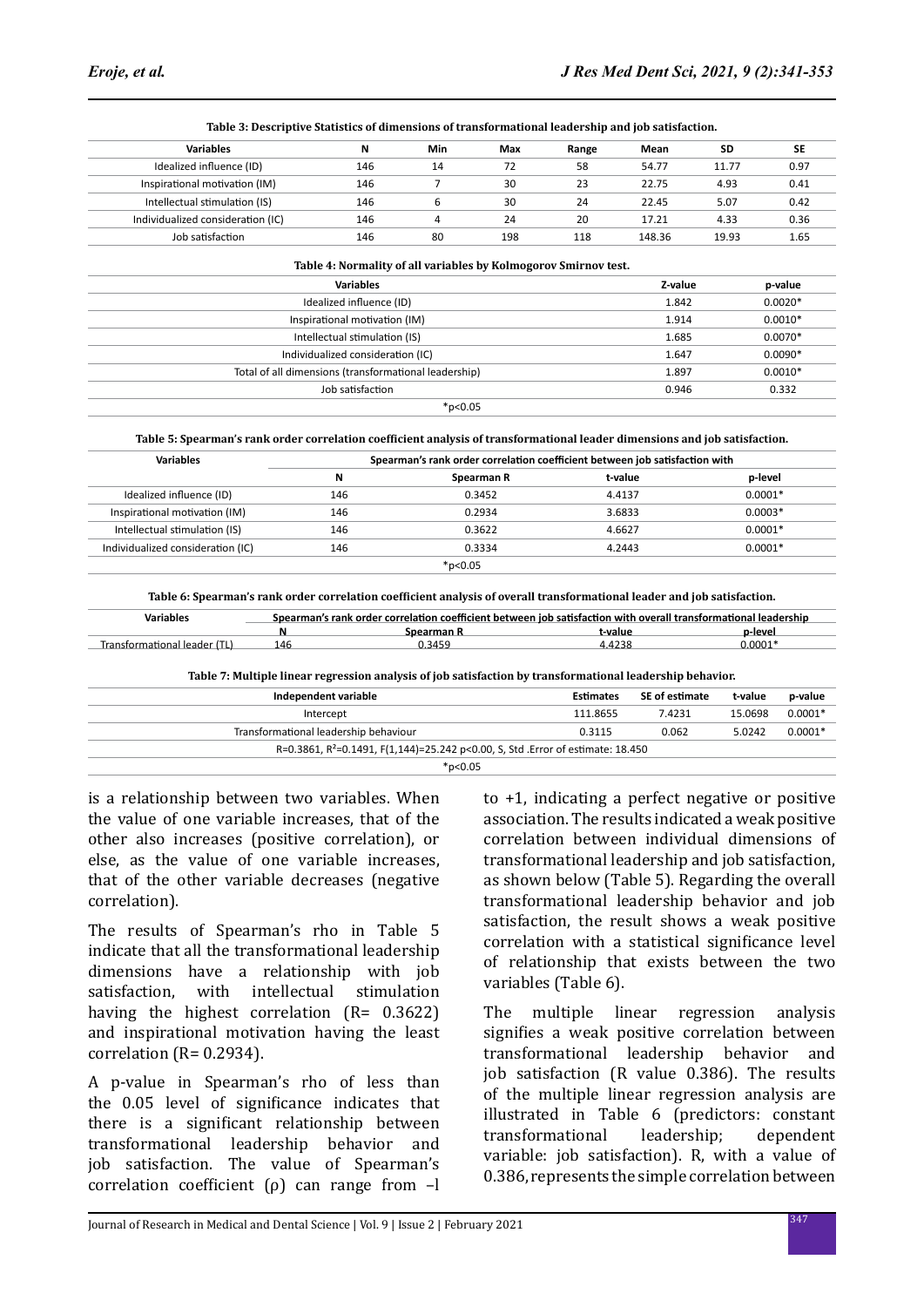transformational leadership and job satisfaction. The value  $R^2$ =0.1491 indicates that 14.9% of the variability of the dependent variable, job satisfaction, is explained by the independent variable, transformational leadership. In other words, although this variability in job satisfaction can be explained by many factors, the model can explain 14.9% of it, while 85.1% cannot be explained by transformational leadership alone. Hence, there are other variables that influence job satisfaction.

The results in Table 6 indicate that overall, this research model can significantly predict the dependent variable, job satisfaction, while in Table 7, the p-value shows that the research model is not statistically significant between the dimensions of leadership behavior and job satisfaction, which could be due to other variables not mentioned in the job satisfaction survey scale.

## **DISCUSSION**

There is inadequate research on the relationship between transformational leadership and employees' job satisfaction in Saudi Arabia. The purpose of this study is to fill that gap and improve the understanding of transformational leadership and its association with job satisfaction in the educational sector, specifically in the selected colleges of KKU.

The participants were drawn from the target population from three colleges (Medicine, Dentistry, and Science) of KKU, Abha, Saudi Arabia, and a purposeful sample of 146 respondents participated in this present study. Data were collected for the present study with a combined measuring instrument made up of two well-recognized instruments, MLQ and JSS, which were manually administered. The job satisfaction items were collected through the JSS while transformation leadership behavior items were collected through the MLQ, which measured transformational leadership and its four dimensions [9]. The results of this study show that there is a weak positive correlation between individual dimensions of transformational leadership behavior and job satisfaction (Table 5). Moreover, the overall transformational leadership behavior and job satisfaction results show a weak positive correlation with a statistical significance level of

relationship between the two variables (Table 6).

The following research questions were examined to determine the association between transformational leadership behavior and employees' job satisfaction:

## **Research question 1**

What dimensions of transformational leadership influence employees' job satisfaction the most in selected colleges at King Khalid University, Abha, Saudi Arabia?

The first research question examined the dimension of transformational leadership that most influences job satisfaction. Results emanating from this research show that the four dimensions of transformational leadership idealized influence  $(R=0.3452, p=0.0001)$ , inspirational motivation ( $R=0.2934$ ,  $\rho=0.0003$ ), intellectual stimulation ( $R=0.3622$ ,  $\rho=0.0001$ ), and individualized consideration (R=0.3334, ρ=0.0001)—have a statistically significant level, and have weak positive relationships with job satisfaction. This means that intellectual stimulation (R=0.3622, ρ=0.0001) influences employees' job satisfaction the most, compared to the other three dimensions of transformational leadership behavior. Thus, transformational leadership can be seen as having little influence on job satisfaction in the selected colleges at KKU. This result is in line with Mohammad et al. [33].

## **Research question 2**

What dimensions of transformational leadership influence employees' job satisfaction the least in selected colleges at King Khalid University, Abha, Saudi Arabia?

The second research question investigates the dimension of transformational leadership that influence job satisfaction the least. The results show that the four dimensions of transformational leadership behavior have a statistically significant level and weak positive relationships with job satisfaction: idealized influence ( $R=0.3452$ ,  $\rho=0.0001$ ), inspirational motivation  $(R=0.2934, \rho=0.0003)$ , intellectual stimulation  $(R=0.3622, \quad p=0.0001)$  and individualized consideration  $(R=0.3334, \rho=0.0001)$ . This means that inspirational motivation influence employees' job satisfaction the least among the four dimensions of transformational leadership.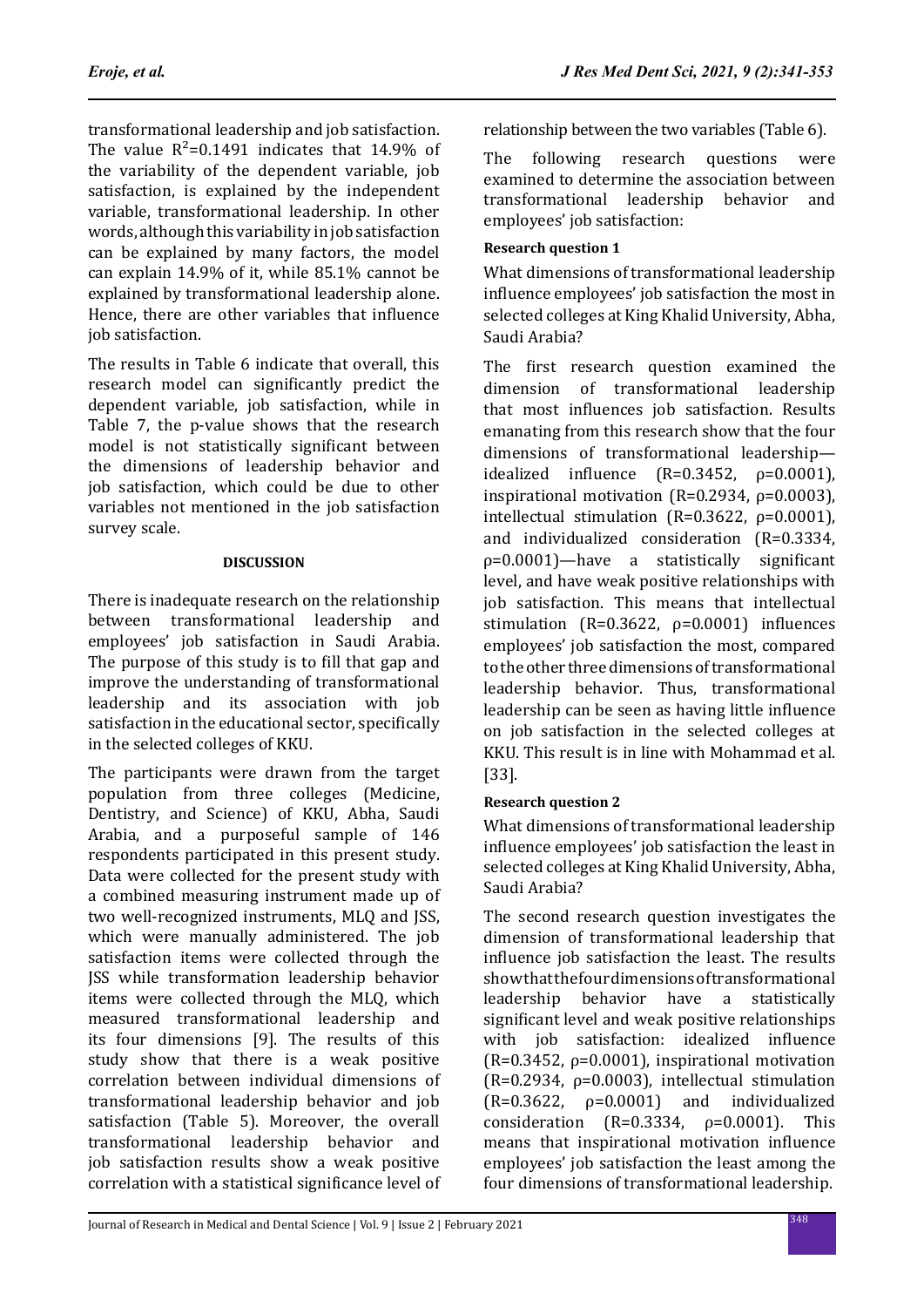## **Research question 3**

What is the theoretical relationship between transformational leadership and employees' job satisfaction in selected colleges at King Khalid University, Abha, Saudi Arabia?

The findings revealed a weak positive correlation with a statistically significant relationship<br>between transformational leadership transformational dimensions and employees' job satisfaction. These findings are the same as in the study carried out by Wang et al. [34], which found a statistically significant moderate positive<br>correlation  $(R=0.556, p<0.001)$  between correlation transformational leadership and job satisfaction among clinical registered nurses. The study's findings were also consistent with prior studies, which found a positive relationship between transformational leadership and employees' job satisfaction [33, 35-40].

The findings of the multiple linear regression analysis indicated a weak positive association between transformational leadership behavior and employees' job satisfaction (R value 0.386). This is similar to the findings of Rothfelder et al. [39], who showed that transformational leadership was a significant predictor of German hotel employees' job satisfaction levels. The findings of the multiple linear regression analysis are illustrated in Table 7. (Predictors: constant transformational variable: job satisfaction). R has a value of 0.386 and represents the simple association between transformational leadership and job satisfaction. The value  $R^2$ =0.1491 indicates that the independent variable (transformational leadership) explains 14.9% of the variation of the dependent variable (job satisfaction). Although this variation in job satisfaction can be explained by many factors, the model can only explain 14.9% of it. This means that 85.1% cannot be explained by just transformational leadership behavior. Consequently, there are other variables that influence job satisfaction such as isolation, job security, communication, trust, remote leadership behavior, and environmental factors such as the weather, etc., which do not constitute part of this study.

Although many researchers agree that transformational leadership has a positive influence on employees' job satisfaction, the findings of Thamrin, et al. [41] showed that transformational leadership did not affect employees' job satisfaction. Similarly, the findings by Long et al. [42] did not support previous studies that transformational leadership had a significant and positive correlation with job satisfaction. Hanaysha, et al. [43] in their study found inspirational stimulation to be positively correlated with job satisfaction, individualized consideration to be negatively correlated with job satisfaction, while charisma had no relationship to job satisfaction. Like that 2012 study, the present study also found a different degree of relationship with the dimensions of transformational leadership, with intellectual stimulation finding the greatest correlation.

Tesfaw et al. [44] also determined that transformational leadership behavior has a low-to-moderate level of overall teachers' job satisfaction. That result is similar to the present study's findings. Other prior studies that found a positive relationship with job satisfaction include Abourriai et al. [45], Aydin et al. [46], Bayram, et al. [47], Bolger, et al. [48], Islam et al. [49], Mohammad, et al. [33] and Shibru, et al. [38].

## **Theoretical implications**

This research contributes to existing theory in numerous methods. First, present research makes a novel contribution by unboxing the limited understanding of the effect of transformational leadership and its four dimensions on employees' job satisfaction in a tertiary institution in the context of non-western nation like Saudi Arabia. It was also concluded that Intellectual stimulation had more influence and inspirational motivation had least influence on employees' job satisfaction. This study spotlight that transformational leader develops relationship with the followers, reduces followers unwillingness in championing of employees job satisfaction during organizational change using transformational leadership style. Second, this research uncovers the meditational effect of transformational leadership on job satisfaction using conceptual leadership framework. In other words, the influence of transformational leaders to enhance championing behavior of an employee in the context of job satisfaction varies depending on the degree of employee engagement during organizational change. Finally, assessing the conceptual model in the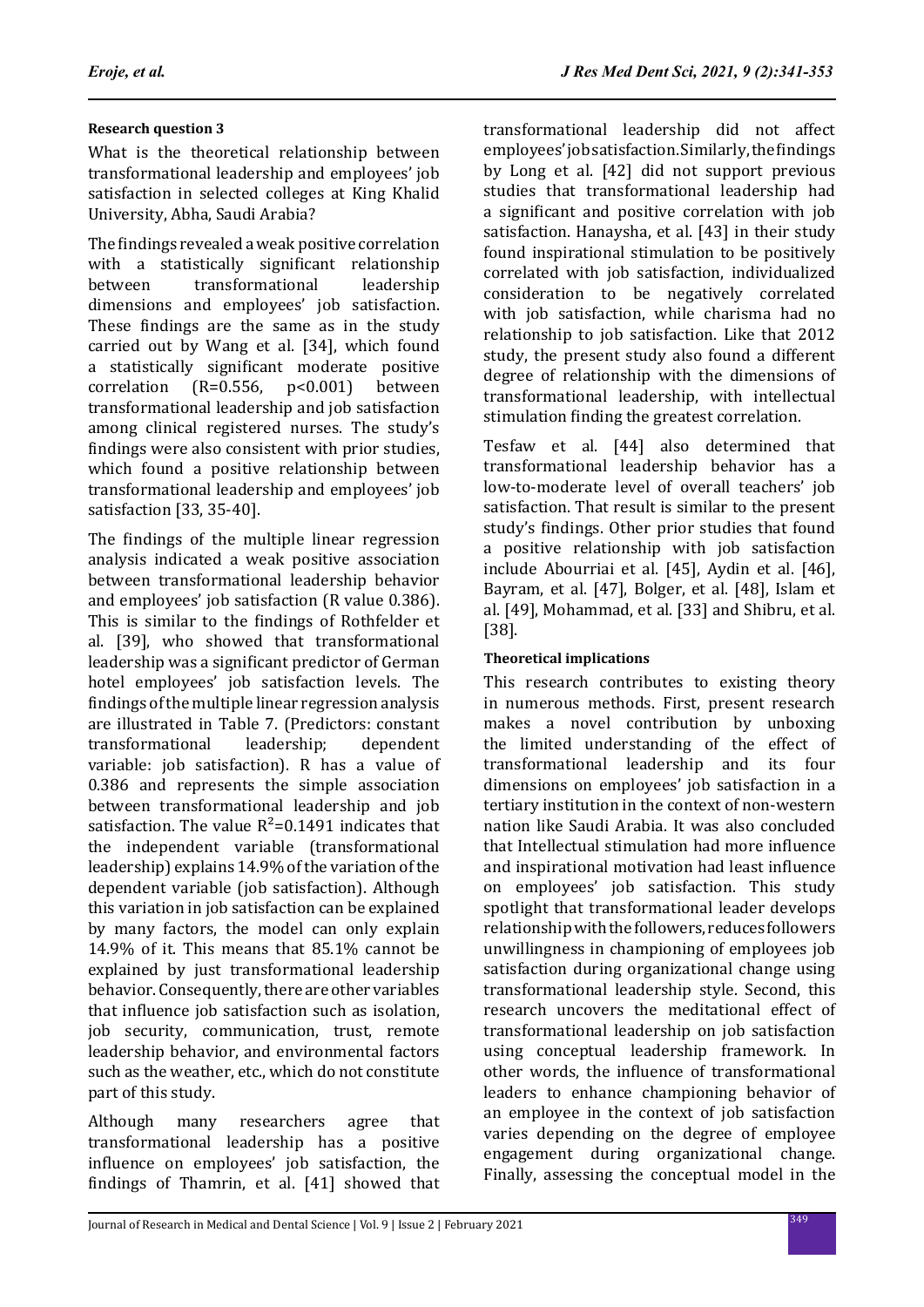context of the Saudi Arabia higher institutional sector will open an avenue for the organizations in non-western countries.

## **Practical implications**

This research has few practical implications. Firstly, the transformational leader style is discovered to be suitable for influencing worker behavior and its four dimensions in the context of organizational change particularly in a nonwestern context like Saudi Arabia. Hence for this reason, the present study suggests that the organization should spotlight the practice of the transformational management technique inside the corporation to enhance the follower's engagement level in the organization. According to Bass et al. [50] individual private traits and personality are highly connected with consequences of leadership style. Secondly, the outcome of this research observes that if the connection between the transformational leader and job satisfaction is stimulated by the influence of workers engagement. Consequently, managers need to take the important strategy to encourage and inspire the worker to ensure job satisfaction in the organization. Finally, the findings of this study have some importance for leadership training, policy makers and school management and it's also provide valuable insights in nonwestern contexts like Saudi Arabia, to distinguish the impact that transformational leadership and work engagement and job satisfaction would bring on employee behavior for tackling organizational change [51-55].

### **CONCLUSION**

This study finds that transformational leadership behavior and its four dimensions show a weak positive correlation, with a statistically significant level of correlation between transformational leadership behavior and employees' job satisfaction among the three selected colleges of Medicine, Dentistry, and Science at King Khalid University, Abha, Saudi Arabia, as measured by the MLQ and the JSS. It also found that intellectual stimulation had the greatest influence and inspirational motivation had the weakest influence on employees' job satisfaction.

#### **RECOMMENDATIONS**

The findings of this study have some

importance for leadership training, policymakers, and school management. The following recommendations can be made. To stimulate employees' satisfaction with higher institutions, it is necessary for school leaders to create an open and amicable climate in their institutions in which employees can freely express and share their opinions and collaborations on important decisions. This will reduce stress and boost job satisfaction and morale. Programs such as seminars, workshops, and updates on school administration might be of great help. Leaders should make themselves available for leadership training and development programs to ensure maximum efficiency in functions.

More research in the area could extend to cover other constructs, which also relate to employees' organizational effectiveness and outcomes. Numerous studies are needed in higher education. Further studies could also investigate private institutions with a broader variety of backgrounds, as well as a comparative analysis between full-time faculty staff and parttime academic staff in higher education. Finally, further studies could be carried out to see how leadership can improve the performance of both public and private institutions.

Future research could include other leadership styles like transactional or laissez-faire, because other leadership styles may influence job satisfaction. Employees may prefer laissezfaire leadership, as this would allow them to do their jobs more independently. A repeat of this research is recommended with individuals at different levels of the organization to determine whether these transformational leadership dimensions influence job satisfaction.

### **LIMITATIONS**

As with all research, this study was bound by some limitation that cannot be disparage. Using a cross-sectional research design limits the understanding of the relationship between transformational leadership employees' job satisfaction over time. The study examined transformational leadership, not the full range of leadership styles. Also, the study only measured employees' perceptions of leadership behavior; no information was collected from leaders themselves. The results of the leadership assessment provide a contrast between how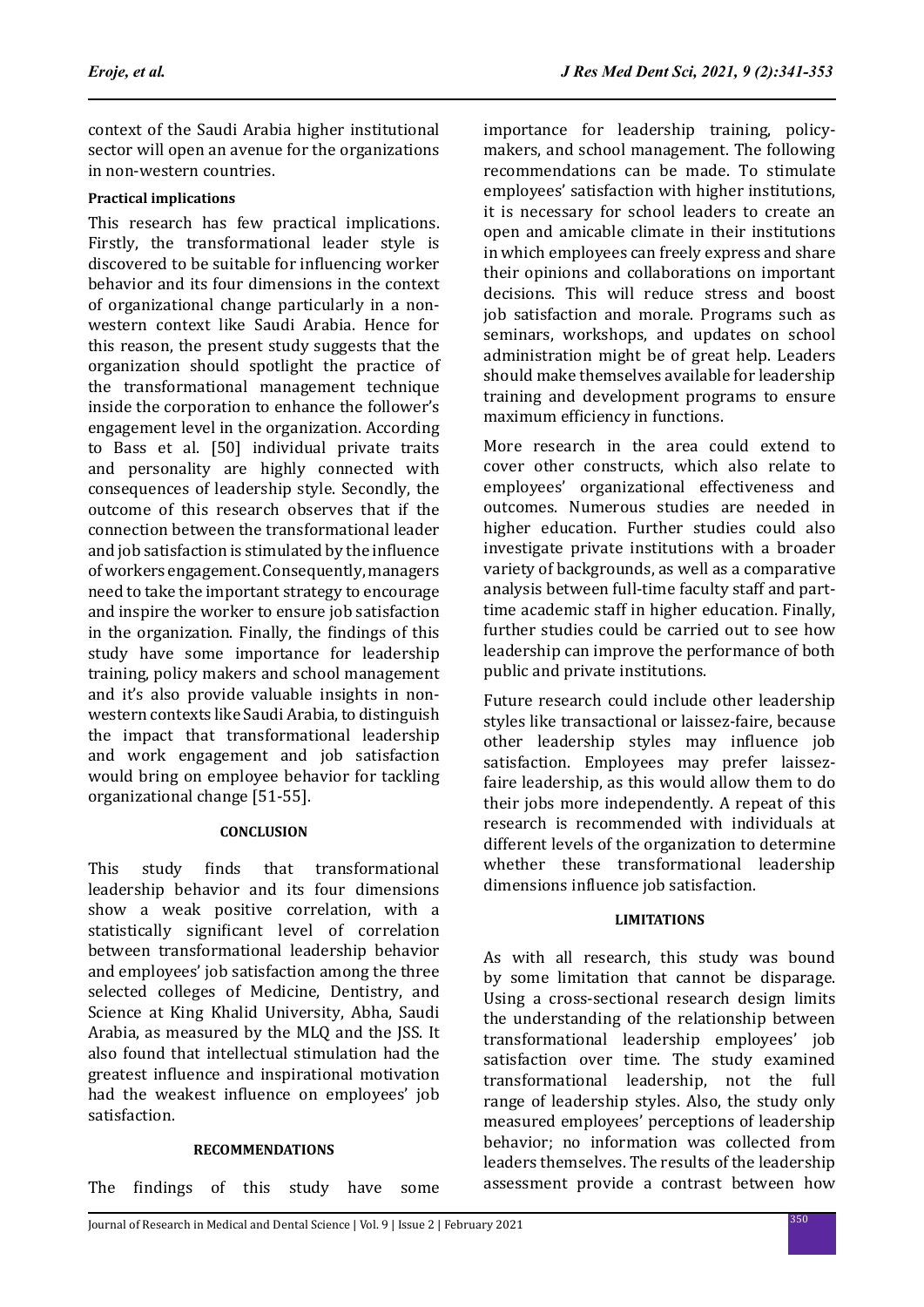leaders regard themselves and how subordinates regard them. These assessments contribute to changes in leadership behavior by promoting self-cognizance, and may encourage leadership development.

Another constraint of the present study is the degree to which the results can be generalized to the entire study population in higher institutions in Saudi Arabia, considering the small number of colleges (three) and institutions (only one, KKU) involved in the study. Therefore, conclusions cannot be drawn about the entire population. Another limitation to this research was the problem of men and women associating with one another due to restrictive government policies on gender, as it was very difficult for the researchers to access many participants due to this restriction.

#### **DISCLOSURE STATEMENT**

The authors declared no potential conflicts of interest with respect to the research, authorship, and/or publication of this article.

#### **FUNDING**

The authors received no financial support for the research, authorship, and/or publication of this article.

#### **REFERENCES**

- 1. Aunjun AU, Abbas G, Sajid M. Transformational leadership and Employees' motivation in banking sector of Pakistan. Adv Economic Business 2017; 9:487-499.
- 2. Nadarasa T. Impact of organizational culture on job satisfaction of employees in insurance industry. Eur J Business Management 2013; 5:78-83.
- 3. Jyoti J, Bhua S. Empirical investigation of moderating variables in between transformational leadership and related outcomes: A study of higher education in North India. Int J Edu Manag 2016; 30:1123-1149.
- 4. Naz A, Khan W, Daraz U, et al. Assessing the consequential role of infrastructural facilities in academic performance of students in Pakistan. International J Social Sci Educ 2012; 3:463-475.
- 5. Shafi M. Job Satisfaction in college teachers: A survey based study of government colleges of Hyderabad, Pakistan. J Hotel Bus Manage 2016; 5.
- 6. Bowman RF. The real work of department chair. Clearing House 2002; 75:158-162.
- 7. Harrison LJ. Instructor transformational leadership style and student outcome. Emerging Leadership J 2011; 4:82-136.
- 8. Sadeghi A, Pihie ZAL. The style of transformational leadership style in enhancing lecturer's job satisfaction. Int J Business Social Sci 2013; 4:264-271.
- 9. McArthur RC. Democratic leadership and faculty empowerment at the community college: A theoretical model for the department chair. Community College Review 2002; 30:1-10.
- 10. Sharma RD, Jyoti J. Job satisfaction among school teachers. IIMB Management Review 2006; 18:349-363.
- 11. Thomas JR, Schuh JH. Socializing new chairs. New Directions Higher Education 2004; 12:11-25.
- 12. Yukl G. Leadership in organization.  $8<sup>th</sup>$  Edn Pearson, Edinburgh Gate, England, 2013.
- 13. Koehler JW, Pankowski JM. Transformational leadership in government. Delray Beach FL: St. Lucie Press 1997.
- 14. Locke EA. The nature of job satisfaction. In M. D. Dunnette, handbook of industrial and organizational psychology. Chicago 1978; 1293-1349.
- 15. Nguni S, Sleegers P, Denessen E. Transformational and transactional leadership effects on teachers' job satisfaction, organizational commitment, and organizational citizenship behavior in primary schools: The Tanzanian case. School Effectiveness School Improvement 2006; 17:145-177.
- 16. Currivan DB. The causal order of job satisfaction and organizational commitment in models of employee turnover. Human Resource Manager Review 1999; 9:495-524.
- 17. Emery CR, Barker KJ. The effect of transactional and transformational leadership styles on the organizational commitment and job satisfaction of customer contact personnel. J Organizational Culture Communication Conflict 2007; 11:77-90.
- 18. Ge C, Fu J, Chang Y, et al. Factors associated with job satisfaction among Chinese community health workers: A cross-sectional study. BMC Public Health 2011; 11:884-898.
- 19. Abdul M, Ismail H, Jaafar NIH. Job satisfaction among executives: Case of Japanese electrical and electronic manufacturing companies, Malaysia. J Global Business Management 2010; 6:1-9.
- 20. Chang CM, Chiu, Chen CA. The effect of TQM practices on employee satisfaction and loyalty in government. Total Quality Management 2010; 21:1299-1314.
- 21. Al-Khasawneh AL, Futa SM. The impact of leadership styles used by the academic staff in the Jordanian public universities on modifying students' behavior: A field study in the northern region of Jordan. Int J Business Management 2013; 8:1-10.
- 22. Voegtlin C, Patzer M, Scherer A. Responsible leadership in global business: A newapproach to leadership and its multi-level outcomes. Journal of Business Ethics, 2012; 105:1-16.
- 23. John S, Hunt G, Osborn RN. Managing organizational behavior. 4<sup>th</sup> Edn. United States: John Wiley and Sons Inc. 1999.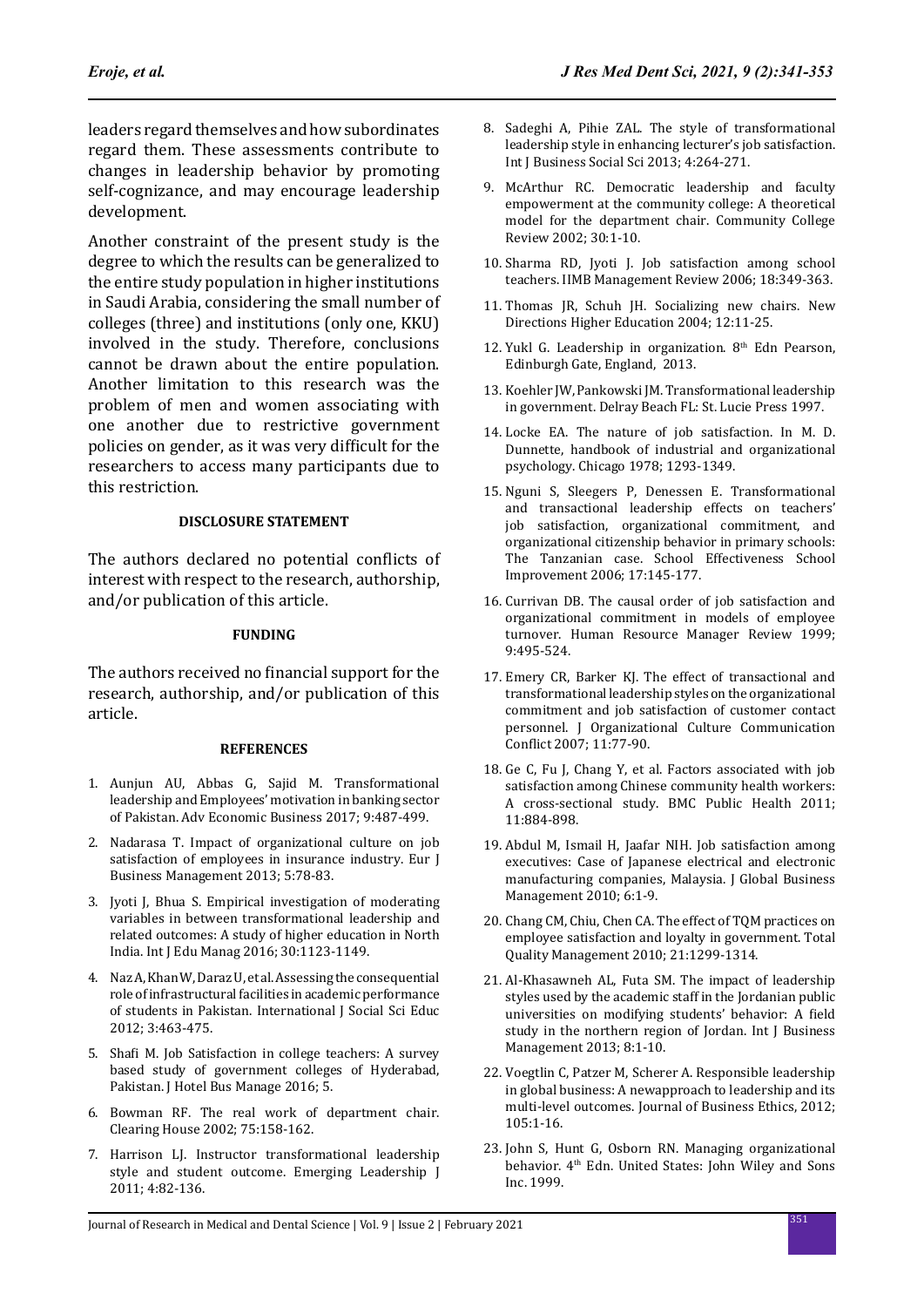- 24. Alzaidi AM. Secondary school head teachers' job satisfaction in Saudi Arabia: A mixed methods approach. Annual Review Educ Communication Language Sci 2008; 5:161-185.
- 25. https://www.oxfordhandbooks.com/view/10.1093/ oxfordhb/9780199928309.001.0001/ oxfordhb-9780199928309
- 26. Kovjanic S, Schuh SC, Jonas K, et al. How do transformation al leaders foster positive employee outcomes? A self-determination-based 203 analysis of employees' needs as mediating links. J Organizational Behavior 2012; 33:1031-1052.
- 27. Hijazi S, Kasim LA, Daud Y. Leadership styles and their relationship with Private University Employees' job satisfaction in United Arab Emirate. J Public Admin Governance 2016; 6:110-124.
- 28. Babbie E. The practice of social research.  $14<sup>th</sup>$  Edn Cengage Learnimg, Boston, M.A. 2015.
- 29. Boamah SA, Spence LHK, Wong E. et al. Effect of transformational leadership on job satisfaction and patients' safety outcome. Nurs Outlook 2018; 66:180- 189.
- 30. Spector PE. Measurement of human service staff satisfaction: Development of the job satisfaction survey. Am J Community Psychol 1985; 13:693-713.
- 31. Avolio BJ, Bass BM. Multifactor leadership questionnaire. Mind Garden 2004.
- 32. Podsakoff PM, MacKenzie SB, Podsakoff NP. Sources of method bias in social science research and recommendations on how to control it. Annual Review Psychol 2012; 63:539-569.
- 33. Mohammad S, Al-Zeaud H, Batayneh E. The relationship between transformational leadership and employees' job satisfaction at Jordanian private hospital. Business Economic Horizons 2011; 5:35-46.
- 34. Wang X, Chontawan R, Natsupawat R. Transformational leadership: Effect on job satisfaction of registered nurse in a hospital in China. J Adv Nurs 2011; 68:444-451.
- 35. Bodla MA, Nawaz NM. Transformational leadership style and its relationship with satisfaction. Interdisciplinary J Contemporary Res Business 2010; 2:370-381.
- 36. Kimura T. Transformational leadership and job satisfaction: the meadiating effects of politics and market orientation in the Japanese context. Int J Business Sci Applied Management 2012; 7:30-42.
- 37. Sakiru OK, D'Silva JL, Othman J, et al. Leadership style and job satisfaction among employees in small and medium enterprise. Int J Business Management 2013; 8:34-41.
- 38. Shibru B, Darshan GM. Effects of transformational leadership on subordinate job satisfaction in leather companies in Ethiopia. Int Business Management Economic Res 2011; 3:126-138.
- 39. Rothfelder K, Ottenbacher MC, Harrington RJ. The impact of transformational, transactional and nonleadership style on employee job satisfaction in German

hospitality industry. Tourism Hospitality Res 2012; 12:201-214.

- 40. Yang Mu-Li. Transformational leadership and Taiwanese public relations practitioners' satisfaction and organizational commitment. Social Behavior Personality Int J 2012; 40:31-46.
- 41. Thamrin HM. Transformational leadership and organizational commitment on job satisfaction and employee performance. Int J Innovation Management Technol 2012; 3:566-572.
- 42. Long CS. Yusof WMM. Kowang TO, et al. The impact of transformational leadership style on job satisfaction. World App Sci J 2014; 29:117-124.
- 43. Medley F, Larochelle DR. Transformational leadership and job satisfaction. Nurs Management 1995; 26:64.
- 44. Tesfaw AT. The relationship between transformational leadership and Job satisfaction: A case study of government secondary teachers in Ethiopia. Educ Management Adminis Leadership, 2014; 42:903-918.
- 45. Abouriaia M, Othman SM. Transformational leadership, job satisfaction, organizational commitment and turnover intention: The direct effects among banks representatives. Am J Industrial Business Management 2017; 7:494-423.
- 46. Aydin, A., Sarier, Y., & Uysal, S. (2013). The effect of school principals' leadership styles on teachers' organizational commitment and job satisfaction. Educational Sciences: Theory and Practice, 2, 806-811.
- 47. Bayram H, Dinc S. Role of transformation leadership on employees' job satisfaction: The case study of private University in Bosnia and Herzegonia. Eur Res 2015; 93:270-281
- 48. Bolger R. The influence of leadership style on teacher job satisfaction. Educ Administrative Quarterly 2011; 37:662–683.
- 49. Islam MN, Furuoka F, Idris A. Transformational leadership and employee championing behavior during organizational change: The mediating effect of work engagement. South Asian J Business Studies 2020.
- 50. Bass BM, Avolio BJ. The implications of transactional and transformational leadership for individual, team, and organizational development. Res Organizational Change Develop 1990; 4.
- 51. Chen G, Ployhart RE, Thomas H, et al. The power of momentum: A new model of dynamic relationships between job satisfaction. Academy Management J 2011; 54:159-18.
- 52. Derue DS, Nahrgang JD, Wellman D. Trait and behavioral theories of leadership: an integration and meta-analytic test of their relative validity. Personnel Psychol 2011; 64:7-53.
- 53. Khanzada B, Naeem S, Butt H. Impact of transformational leadership on job satisfaction and patients' safety outcome in health sector Pakistan. J Health Educ Res Development 2018; 6:251.
- 54. Shrivastava A, Purang P. Employee perception of job